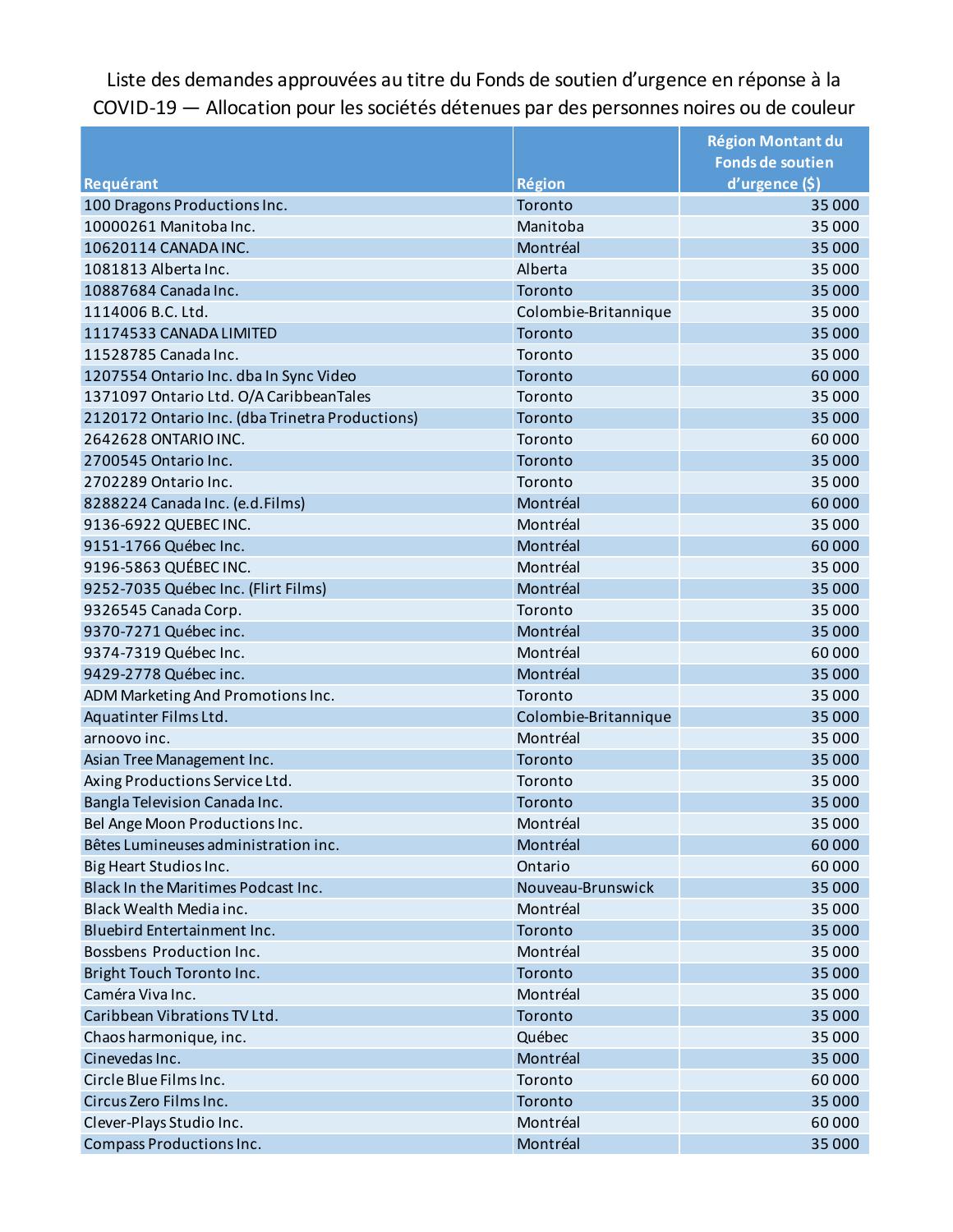|                                           |                      | <b>Région Montant du</b><br><b>Fonds de soutien</b> |
|-------------------------------------------|----------------------|-----------------------------------------------------|
| Requérant                                 | <b>Région</b>        | d'urgence (\$)                                      |
| Conquering Lion Pictures Inc.             | Toronto              | 60000                                               |
| <b>Cotton Bush Productions Inc</b>        | Montréal             | 35 000                                              |
| Couzin Films Inc.                         | Montréal             | 60000                                               |
| Creazn Studio Inc.                        | Toronto              | 35 000                                              |
| Cricket Nation Production Ltd.            | Toronto              | 35 000                                              |
| David A. Sutherland Inc.                  | Toronto              | 35 000                                              |
| Diaspora Creative Inc                     | Colombie-Britannique | 35 000                                              |
| Digital Warriors Productions Inc.         | Colombie-Britannique | 35 000                                              |
| Diva Film Productions Inc.                | Toronto              | 35 000                                              |
| Dunya Media Inc.                          | Colombie-Britannique | 35 000                                              |
| Fae Pictures Inc.                         | Toronto              | 35 000                                              |
| Faits Divers Média inc                    | Montréal             | 35 000                                              |
| Fathom Film Group Ltd.                    | Toronto              | 60000                                               |
| Fig. 5 Productions Inc.                   | Toronto              | 35 000                                              |
| <b>FILCANADIAN BROADCASTERS SOCIETY</b>   | Alberta              | 35 000                                              |
| Films Rumi inc. (Les)                     | Montréal             | 35 000                                              |
| Flying Cloud Productions Inc.             | Colombie-Britannique | 60000                                               |
| Fortune Business Solutions Inc.           | Toronto              | 35 000                                              |
| Freddie Films Inc.                        | Toronto              | 60000                                               |
| Gloria Grethel Inc                        | Toronto              | 35 000                                              |
| Glowbies2 Inc.                            | Ontario              | 35 000                                              |
| Golden Age Films Ltd.                     | Toronto              | 35 000                                              |
| Golden Delicious Films Inc.               | Colombie-Britannique | 35 000                                              |
| Grandview Communications Inc.             | Toronto              | 60000                                               |
| Greenground Productions Inc.              | Montréal             | 35 000                                              |
| GYU Films International Inc.              | Colombie-Britannique | 35 000                                              |
| Hidden Lane Productions Inc.              | Toronto              | 35 000                                              |
| Hungry Eyes Media Inc.                    | Toronto              | 60000                                               |
| Impressview inc.                          | Montréal             | 35 000                                              |
| Inaru Films Inc.                          | Montréal             | 35 000                                              |
| Infinite Arts Center Canada Ltd.          | Toronto              | 35 000                                              |
| Inzu groupe média Inc.                    | Montréal             | 35 000                                              |
| Iron Bay Media Ltd                        | Toronto              | 35 000                                              |
| Island Tea Production Ltd.                | Alberta              | 35 000                                              |
| Jahan News Network (JNN) Inc.             | Alberta              | 35 000                                              |
| JD Marketing Services Inc.                | Toronto              | 35 000                                              |
| <b>JIANG MEDIA INC.</b>                   | Toronto              | 35 000                                              |
| Kaizen Group Inc.                         | Toronto              | 35 000                                              |
| Karma Film Inc.                           | Saskatchewan         | 60000                                               |
| Keepsake Film Studio Inc.                 | Colombie-Britannique | 35 000                                              |
| KingSky Productions International Limited | Toronto              | 35 000                                              |
| KSV Multimedia Ltd.                       | Toronto              |                                                     |
| KTV Media Production Inc.                 | Colombie-Britannique | 35 000                                              |
| Kung Fu Numerik Inc.                      | Montréal             | 35 000                                              |
| Landslide Entertainment Inc.              | Saskatchewan         | 35 000                                              |
| Laterna Films Inc.                        | Montréal             | 35 000                                              |
| Les Films Alice Pierrette Inc.            | Montréal             | 35 000                                              |
| Les films de la tortue Inc.               | Montréal             | 35 000                                              |
|                                           |                      |                                                     |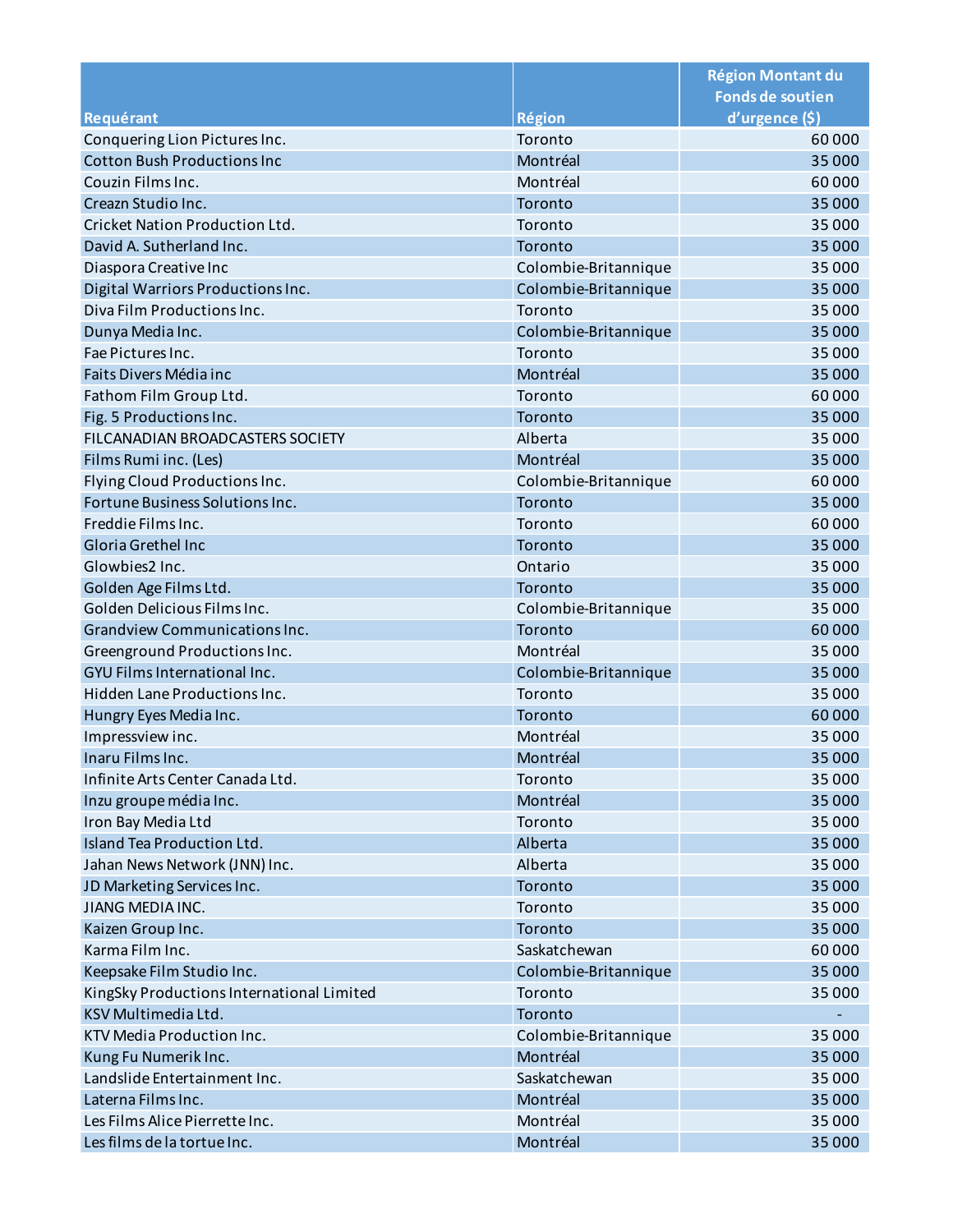|                                                                        |                      | <b>Région Montant du</b><br><b>Fonds de soutien</b> |
|------------------------------------------------------------------------|----------------------|-----------------------------------------------------|
| Requérant                                                              | Région               | d'urgence (\$)                                      |
| Les Productions Nadiaz Inc.                                            | Montréal             | 60000                                               |
| Les Productions Oshun inc.                                             | Montréal             | 60000                                               |
| LifeSketch Media Inc.                                                  | Toronto              | 35 000                                              |
| Lifted Eyes Media Inc.                                                 | Toronto              | 35 000                                              |
| Lulo Films Inc.                                                        | Toronto              | 35 000                                              |
|                                                                        | Montréal             | 35 000                                              |
| Maggy Productions Canada Inc.<br>Maghreb Vision Production Inc.        | Montréal             | 35 000                                              |
| Majika Pictures Inc.                                                   | Montréal             | 35 000                                              |
| MCCRTV Assoc. Inc.                                                     | Montréal             | 35 000                                              |
| Media Business Institute Inc.                                          | Toronto              | 35 000                                              |
| Miscellaneum Studios Inc.                                              | Montréal             | 60000                                               |
| Miskeen Media Inc.                                                     | Toronto              | 35 000                                              |
|                                                                        | Toronto              | 35 000                                              |
| Miss Conception Inc.<br>MMM Film Finance International Ltd.            |                      |                                                     |
|                                                                        | Colombie-Britannique | 35 000                                              |
| Morning Bird Pictures Inc.                                             | Toronto              | 35 000                                              |
| Motel Pictures Inc.                                                    | Toronto              | 35 000                                              |
| N5 Pictures Inc.                                                       | Toronto              | 35 000                                              |
| Nanda Production House Inc.                                            | Toronto              | 35 000                                              |
| Nava Projects Inc.                                                     | Nouvelle-Écosse      | 35 000                                              |
| New Realm Studios Inc.                                                 | Toronto              | 60000                                               |
| New Tang Dynasty Productions Inc.                                      | Toronto              | 60000                                               |
| Ngozika Productions Inc.                                               | Toronto              | 35 000                                              |
| Noble Television Inc.                                                  | Montréal             | 35 000                                              |
| Notice Pictures Inc.                                                   | Toronto              | 35 000                                              |
| OBJECTIF 9 INC.                                                        | Montréal             | 35 000                                              |
| Ondes Africaines Emissions Communautaire                               | Toronto              | 35 000                                              |
| Oya Media Group Inc.                                                   | Toronto              | 35 000                                              |
| Paixtriot Inc.                                                         | Toronto              | 35 000                                              |
| Phinchic Productions Inc.                                              | Alberta              | 35 000                                              |
| Pimiento médias Inc.                                                   | Montréal             | 60000                                               |
| Podyssey Podcasts Inc                                                  | Colombie-Britannique | 35 000                                              |
| Predikat Inc.                                                          | Ontario              | 60000                                               |
| Prime Canada Media Inc                                                 | Montréal             | 60000                                               |
| Primecom Public Relations and Intermedia Communications C Saskatchewan |                      | 35 000                                              |
| Productions de la Cortina Inc.                                         | Montréal             | 35 000                                              |
| Productions Karaman inc.                                               | Montréal             | 35 000                                              |
| Productions Makhfi inc.                                                | Montréal             | 35 000                                              |
| Productions Ocho inc.                                                  | Montréal             | 35 000                                              |
| Rusty Halo Productions Inc.                                            | Toronto              | 35 000                                              |
| <b>RVK Productions Inc.</b>                                            | Toronto              | 60000                                               |
| Saaren Films Inc.                                                      | Toronto              | 35 000                                              |
| <b>SAAS Productions Inc.</b>                                           | Toronto              | 35 000                                              |
| Sabine Daniel Média Inc.                                               | Ontario              | 35 000                                              |
| Scarborough Pictures Inc.                                              | Toronto              | 35 000                                              |
| SEA Creatives Inc.                                                     | Toronto              | 35 000                                              |
| Sev-Sar Productions                                                    | Montréal             | 35 000                                              |
| Shine Spark Entertainment Ltd                                          | Toronto              | 35 000                                              |
| Shining Trauma Pictures Inc                                            | Toronto              | 35 000                                              |